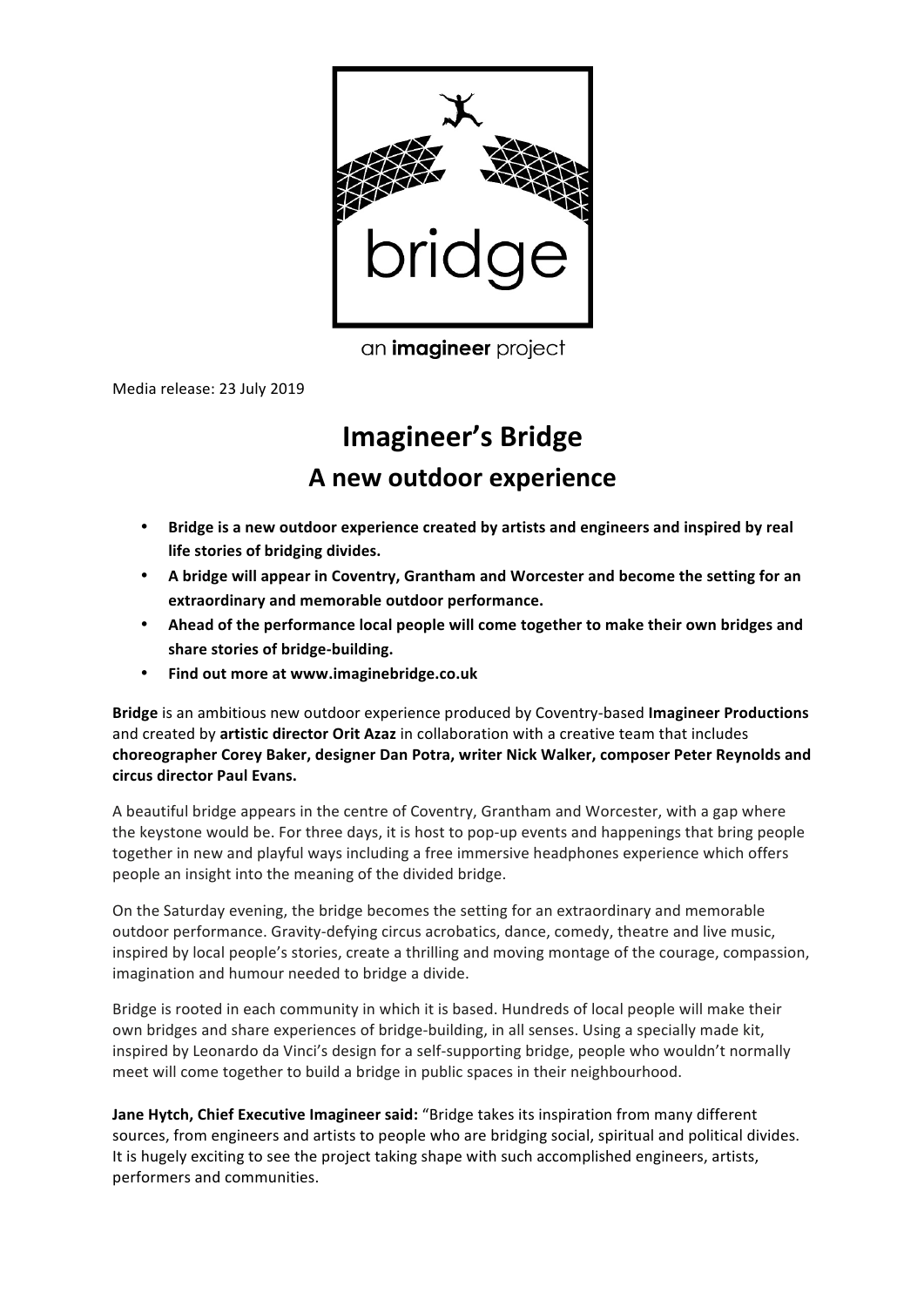"At Imagineer we are interested in producing new and extraordinary outdoor work through creative collaborations in order to transform spaces and most importantly for us to build human connections where you might least expect them. Bridge will certainly deliver this as well as creating some unforgettable experiences along the way both for those involved and those who experience Bridge in Grantham, Coventry and Worcester."

At the centre of the project is a surprising, beautiful and (in engineering terms) almost impossible, broken bridge structure. Sydney based designer Dan Potra (Gold Coast Commonwealth Games 2018 Opening Ceremony, City of Unexpected 2017) worked alongside structural engineer Neal Fletcher, circus specialist Tarn Aitken, engineers from ARUP and a skilled team of theatrical technicians and fabricators to create a workable design for the bridge.

The size, scale and specialist requirements of the bridge has resulted in Imagineer creating a pop-up Creation Space – the likes of which did not previously exist in the Midlands – to enable the development of the Bridge performance, which includes high skill aerial and acrobatic circus performed at a height of up to 12 metres. Imagineer's pop up creation space, with training facilities in a range of unusual circus disciplines including Chinese pole and Cradle, allows the international cast of 9 circus, dance and physical theatre performers and 3 musicians to rehearse and train whatever the weather.

**Orit Azaz, Artistic Director for Bridge said:** "Bridge has been imagined by artists; created by designers and engineers and inspired by people's stories, it really is a project for our time and is already bringing people together in unexpected and joyful ways. Bridge is about the gap between two sides – the bit that is broken or unfinished – and the effort, good humour, courage and imagination of people needed to connect across the gap.

"In order to realise the project, Imagineer have created an unprecedented environment for the creation of the final bridge performance. Bringing together a world-class team, Imagineer's pop-up creation space is a fantastic achievement. This is hugely exciting, not just for the development of our project but Coventry as a City of Culture and the UK outdoor arts sector as a whole."

**Councillor Matthew Lee, the Leader of South Kesteven District Council, said: "Working in** partnership with Imagineer has provided a unique opportunity for local creative artists to develop their skills and for community groups across Grantham, and the wider district, to be part of a wonderful Outdoor Arts experience.

"Bridge will add further lustre to South Kesteven's already celebrated outdoor arts offer and is not to be missed."

**Chenine Bhathena, Creative Director at Coventry City of Culture Trust said:** "Coventry is a city known for building connections across communities and bridging global divides. This project from Imagineer will be an opportunity for people across the city to come together, share their stories and experience a brilliant new work by this nationally renowned company. We are delighted to be supporting this project. Bridge will bring people together, demonstrate the innovation that exists in the city and throw a spotlight onto the great creativity of artists based in Coventry."

**Bridge** comes to the Market Place in Grantham on Thursday 12 until Saturday 14 September 2019; Broadgate, Coventry from Thursday 26 September until Saturday 28 September 2019; and Cathedral Plaza, Worcester in July 2020.

Further information on Imagineer's Bridge can be found at www.imaginebridge.co.uk

Follow us on twitter, facebook and Instagram tagging #ImagineBridge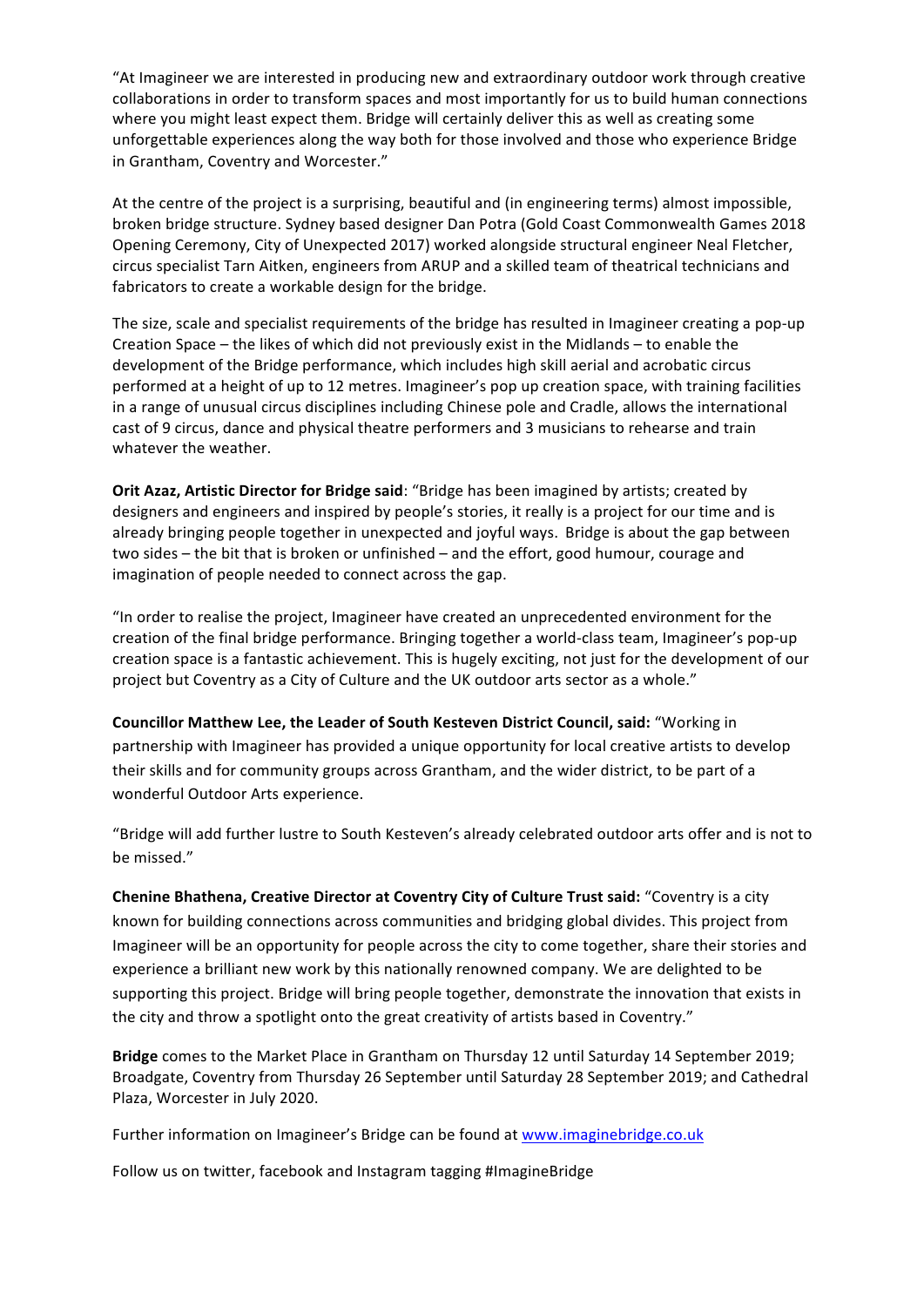Bridge is funded by: Arts Council England, Heritage Lotter Fund, Coventry 2021 - UK City of Culture, Coventry City Council, Garfield Weston Foundation, Foyle Foundation, InvestSK, South Kesteven District Council and William A Cadbury Charitable Trust.

Bridge is supported by: University of Worcester, Canal & River Trust, Premier Group, Coventry Cathedral and Medwell Hyde.

Bridge is created in partnership with Arup.

## **ENDS**

For further information contact Helen Annetts PR on behalf of Imagineer on 07779 026720 or email HelenLAnnetts@hotmail.co.uk

Images for use available for download here (please credit photographers on each individual image): https://www.dropbox.com/sh/dgnv4djgaoax6yd/AAA\_B\_9jjcir099wEBLYAlida?dl=0



## **Notes to editors:**

#### **About Imagineer**

Imagineer is a live events production company. We specialise in making theatre and outdoor performance, education programmes, special commissions and touring work.

At the heart of our work is an exploration of the relationship between creative thinkers and innovators from the arts sector and engineers, architects, educationalists, special effects artists and designers.

Imagineer is best known for its landmark Cultural Olympiad project Godiva Awakes, in which a 20m tall puppet of Lady Godiva journeyed to London by bicycle. We also produce the Festival of Imagineers in Coventry, an annual celebration of innovation.

Find out more about Imagineer at www.imagineer-productions.co.uk

## **Bridge creative team**

Orit Azaz Artistic Director Dan Potra Designer Corey Baker Choreographer Nick Walker Writer